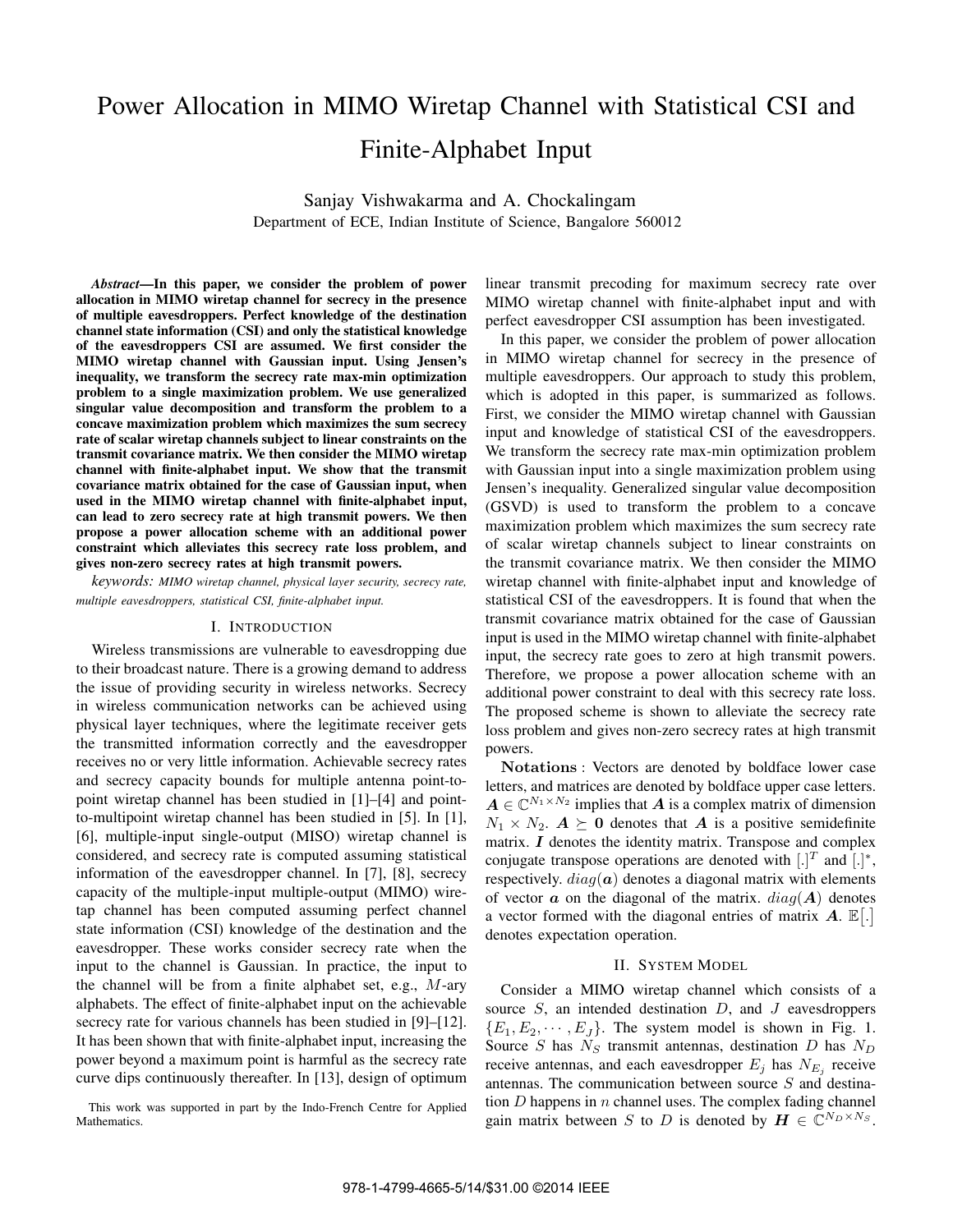

Fig. 1. System model.

Likewise, the channel gain matrix between  $S$  to  $E_j$  is denoted by  $Z_j \in \mathbb{C}^{N_{E_j} \times N_S}$ . We assume that the channel gain matrix,  $H$ , between  $S$  to  $D$  is known perfectly and remains static over the codeword transmit duration. We also assume that the channel gains of all  $E_j$ s are unknown and undergo independent fast fading [1,6]. Channel gains of  $E_j$  are i.i.d.  $\sim \mathcal{CN}(0, \sigma_{E_j}^2)$ . Let  $P_0$  denote the total available transmit power. The source  $S$  transmits message  $W$  which is equiprobable over  $\{1, 2, \cdots, 2^{nR_s}\}\$  with perfect secrecy with respect to all  $E_j$ s [5]. Source maps each  $W$  to a codeword  $\{x_i\}_{i=1}^n$  of length n, where each  $x_i \in \mathbb{C}^{N_S \times 1}$  is i.i.d. (~  $\mathcal{CN}(\mathbf{0}, \mathbf{Q})$ ) with  $\mathbb{E}[\boldsymbol{x}_i] = \boldsymbol{0}, \, \mathbb{E}[\boldsymbol{x}_i \boldsymbol{x}_i^*] = \boldsymbol{Q},$  and  $trace(\boldsymbol{Q}) \leq P_0$ . Hereafter, we will use x to denote the symbols in the codeword  ${x_i}_{i=1}^n$ . Let  $\mathbf{y}_D \in \mathbb{C}^{N_D \times 1}$  and  $\mathbf{y}_{E_j} \in \mathbb{C}^{N_{E_j} \times 1}$  denote the received signals at the destination  $D$  and the *j*th eavesdropper  $E_i$ , respectively. We then have

$$
\boldsymbol{y}_D = \boldsymbol{H}\boldsymbol{x} + \boldsymbol{\eta}_D, \tag{1}
$$

$$
\boldsymbol{y}_{E_j} = \boldsymbol{Z}_j \boldsymbol{x} + \boldsymbol{\eta}_{E_j}, \qquad (2)
$$

where  $\eta_D \sim \mathcal{CN}(\mathbf{0}, N_0 \mathbf{I})$  and  $\eta_{E_i} \sim \mathcal{CN}(\mathbf{0}, N_0 \mathbf{I})$  are the i.i.d. noise vectors at  $D$  and  $E_j$ , respectively.

#### III. MIMO WIRETAP CHANNEL WITH GAUSSIAN INPUT

For a given  $H$ , using (1), the information rate at the destination  $D$  is

$$
I(\boldsymbol{x}; \ \boldsymbol{y}_D) \ = \ \log_2 \det \left( \boldsymbol{I} + \frac{\boldsymbol{H}\boldsymbol{Q}\boldsymbol{H}^*}{N_0} \right). \tag{3}
$$

Similarly, for a given  $Z_j$ , using (2), the information rate at the *j*th eavesdropper  $E_j$ ,  $\forall j = 1, 2, \dots, J$ , is

$$
I(\boldsymbol{x}; \ \boldsymbol{y}_{E_j}) = \log_2 \det \left( \boldsymbol{I} + \frac{\boldsymbol{Z}_j \boldsymbol{Q} \boldsymbol{Z}_j^*}{N_0} \right). \tag{4}
$$

Subject to the total power constraint  $P_0$ , using (3) and (4), the secrecy rate  $R_s$  for the MIMO wiretap channel is obtained by solving the following optimization problem:

$$
R_s = \max_{\mathbf{Q}} \min_{j:1,2,\cdots,J} \left\{ \log_2 \det \left( \mathbf{I} + \frac{\mathbf{HQH}^*}{N_0} \right) - \mathbb{E} \left[ \log_2 \det \left( \mathbf{I} + \frac{\mathbf{Z}_j \mathbf{QZ}_j^*}{N_0} \right) \right] \right\} \qquad (5)
$$
  

$$
\geq \max_{\mathbf{Q}} \min_{j:1,2,\cdots,J} \left\{ \log_2 \det \left( \mathbf{I} + \frac{\mathbf{HQH}^*}{N_0} \right) \right\}
$$

$$
-\log_2 \det \left( \mathbf{I} + \frac{N_{E_j} \sigma_{E_j}^2 \mathbf{Q}}{N_0} \right) \right\} \qquad (6)
$$
  
= 
$$
\max_{\mathbf{Q}} \left\{ \log_2 \det \left( \mathbf{I} + \frac{\mathbf{H} \mathbf{Q} \mathbf{H}^*}{N_0} \right) - \log_2 \det \left( \mathbf{I} + \frac{N_{E_{j_0}} \sigma_{E_{j_0}}^2 \mathbf{Q}}{N_0} \right) \right\} \qquad (7)
$$

$$
= \max_{\mathbf{Q}} \left\{ \log_2 \det \left( \mathbf{I} + \frac{\mathbf{HQH}^*}{N_0} \right) - \log_2 \det \left( \mathbf{I} + \frac{\mathbf{ZQZ}^*}{N_0} \right) \right\}
$$
(8)

$$
\text{s.t.} \quad \mathbf{Q} \ \succeq \ \mathbf{0}, \quad \text{trace}(\mathbf{Q}) \ \leq \ P_0, \tag{9}
$$

where (6) is written using Jensen's inequality,  $j_0$  in (7) corresponds to the eavesdropper with maximum  $N_{E_{j_0}} \sigma_{E_{j_0}}^2$ , and Z in (8) is  $\sqrt{N_{E_{j_0}}\sigma_{E_{j_0}}^2}I$ . We intend to find the Q which maximizes the objective function in (8) subject to the constraints in (9). To do this, we take the GSVD [14] of  $H$ and  $Z$  as

$$
H = U\Lambda_H \Big[ \Phi^* T, \ 0 \Big] W^* \tag{10}
$$

$$
Z = V\Lambda_Z \Big[ \Phi^* T, \ 0 \Big] W^*.
$$
 (11)

U, V,  $\Phi$ , and W are unitary matrices of dimensions  $N_D \times$  $N_D$ ,  $N_S \times N_S$ ,  $k \times k$ , and  $N_S \times N_S$ , respectively. T is an upper triangular matrix of size  $k \times k$  and rank-k.  $\Lambda_H$  and  $\Lambda_Z$  are diagonal matrices of dimensions  $N_D \times k$  and  $N_S \times k$ , respectively, and satisfy the condition

$$
\Lambda_H^T \Lambda_H + \Lambda_Z^T \Lambda_Z = I. \tag{12}
$$

Substituting the GSVD of  $H$  and  $Z$  in (8), we write the problem as

$$
\log_2 \det \left( I + \frac{U \Lambda_H \left[ \Phi^* T, 0 \right] W^* Q W \left[ \Phi^* T, 0 \right]^* \Lambda_H^T U^*}{N_0} \right) - \log_2 \det \left( I + \frac{V \Lambda_Z \left[ \Phi^* T, 0 \right] W^* Q W \left[ \Phi^* T, 0 \right]^* \Lambda_Z^T V^*}{N_0} \right) \right) \tag{13}
$$

$$
\text{s.t.} \quad \mathbf{Q} \ \succeq \ 0, \quad trace(\mathbf{Q}) \ \leq \ P_0. \tag{14}
$$

We perform the following sequence of substitutions in (13): 1)  $\mathbf{Q} = \mathbf{W} \mathbf{Q}_1 \mathbf{W}^* \succeq \mathbf{0}$  and  $\mathbf{Q}_1 \in \mathbb{C}^{N_S \times N_S}$  $\left[ \begin{matrix} \boldsymbol{Q}_1 \end{matrix} \right] = \left[ \begin{matrix} \boldsymbol{Q}_2, \boldsymbol{0}; \; \boldsymbol{0}, \boldsymbol{0} \end{matrix} \right] \succeq \; \boldsymbol{0} \;\; \text{and} \;\; \boldsymbol{Q}_2 \in \mathbb{C}^{k \times k},$  $3)$   $\mathbf{Q}_2 = (\mathbf{\Phi}^* \mathbf{T})^{-1} \mathbf{Q}_3 \left( (\mathbf{\Phi}^* \mathbf{T})^{-1} \right)^* \geq 0$  and  $\mathbf{Q}_3 \in \mathbb{C}^{k \times k}$ . With the above substitutions,  $(13)$  and  $(14)$  can be written in the following equivalent form:

$$
Q, Q_1, Q_2, Q_3 \left\{ \log_2 \det \left( I + \frac{\Lambda_H Q_3 \Lambda_H^T}{N_0} \right) - \log_2 \det \left( I + \frac{\Lambda_Z Q_3 \Lambda_Z^T}{N_0} \right) \right\}
$$
(15)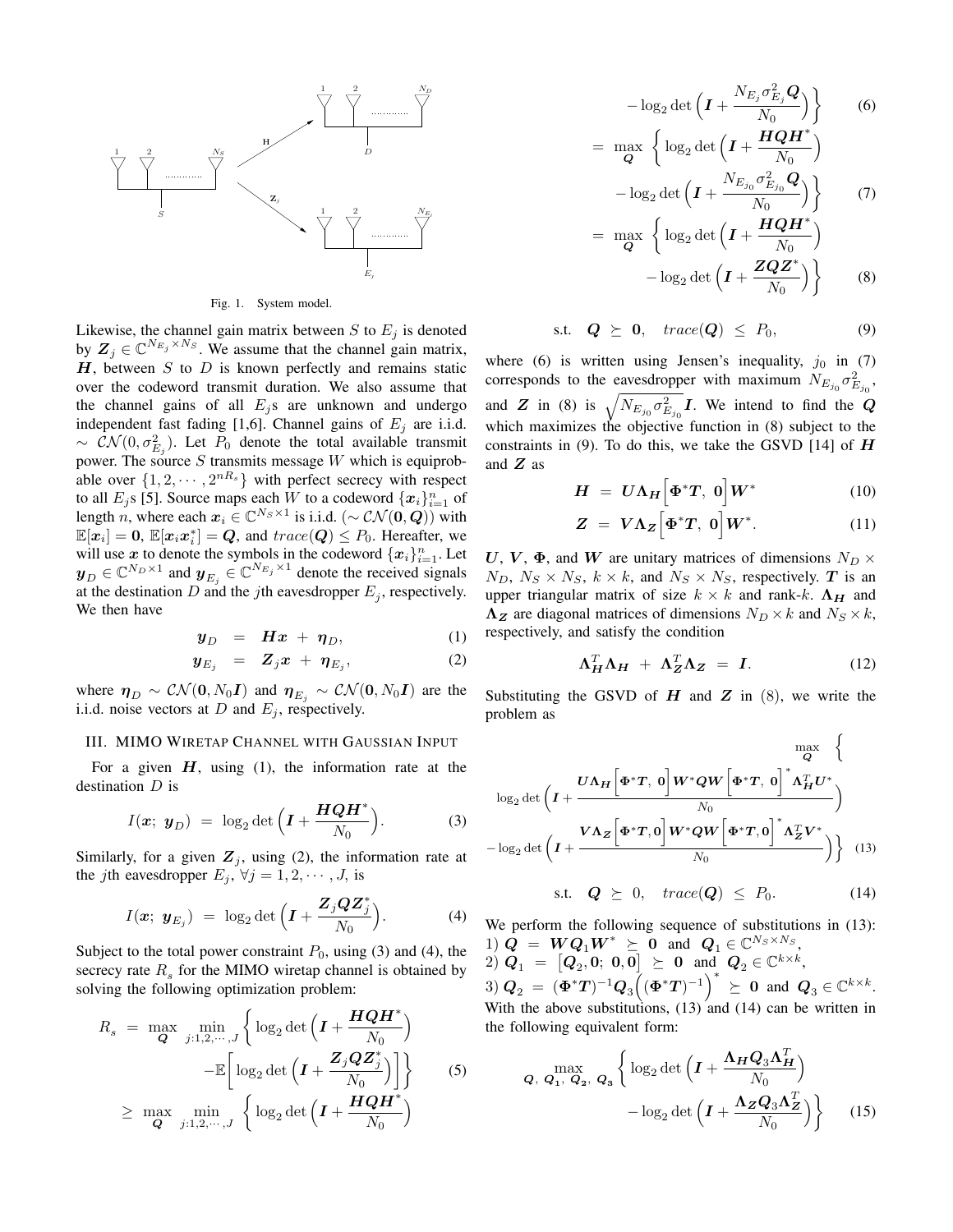s.t. 
$$
trace(Q) \le P_0
$$
,  $Q = WQ_1W^*$ ,  
\n $Q_1 = [Q_2, 0; 0, 0], Q_2 = (\Phi^*T)^{-1}Q_3((\Phi^*T)^{-1})^*$ ,  
\n $Q_3 \ge 0.$  (16)

Let there be r non-zero diagonal entries in  $\Lambda_H$ . Since  $\Lambda_H$  is a diagonal matrix, the first term in the objective function in (15) will be maximized if  $Q_3$  is selected to be of the following form:

$$
Q_3 = [Q_4, 0; 0, 0] \succeq 0, \tag{17}
$$

where  $Q_4 \succeq 0$  and  $Q_4 \in \mathbb{C}^{r \times r}$ . In order to simplify the analysis further, we assume that  $Q_4$  is a diagonal matrix with  $\mathbf{Q}_4 = diag([q_1, q_2, \cdots, q_r]^T)$ . Substituting (17) in (15) and (16), we can write

$$
\alpha, \, \mathbf{Q}_1, \, \mathbf{Q}_2, \, \mathbf{Q}_3, \, \mathbf{Q}_4, \, \left\{ \log_2 \det \left( \mathbf{I} + \frac{\mathbf{\Lambda}_H^{r \times r} \mathbf{Q}_4 \mathbf{\Lambda}_H^{r \times r} T}{N_0} \right) \right. \\ \left. - \log_2 \det \left( \mathbf{I} + \frac{\mathbf{\Lambda}_Z^{r \times r} \mathbf{Q}_4 \mathbf{\Lambda}_Z^{r \times r} T}{N_0} \right) \right\} \tag{18}
$$

s.t. 
$$
trace(Q) \le P_0
$$
,  $Q = WQ_1W^*$ ,  
\n $Q_1 = [Q_2, 0; 0, 0], Q_2 = (\Phi^*T)^{-1}Q_3((\Phi^*T)^{-1})^*$ ,  
\n $Q_3 = [Q_4, 0; 0, 0], Q_4 = diag([q_1, \dots, q_r]^T) \succeq 0$ , (19)

where  $\Lambda_H^{r\times r} = diag([ \lambda_1^H, \lambda_2^H, \cdots, \lambda_r^H]^T)$  and  $\Lambda_Z^{r\times r} =$  $diag([{\lambda}_1^Z, {\lambda}_2^Z, \cdots, {\lambda}_r^Z]^T)$  are leading  $r \times r$  diagonal matrices of  $\Lambda_H$  and  $\Lambda_Z$ , respectively.

Rewrite the objective function in (18) in the following equivalent form:

$$
\mathbf{Q}, \ \mathbf{Q}_1, \ \mathbf{Q}_2, \ \mathbf{Q}_3, \ \mathbf{Q}_4, \ \sum_{i=1}^r \left\{ \log_2 \left( 1 + \frac{(\lambda_i^H)^2 q_i}{N_0} \right) - \log_2 \left( 1 + \frac{(\lambda_i^Z)^2 q_i}{N_0} \right) \right\}
$$
(20)

s.t. all constraints in (19).

We note that for  $\lambda_i^H > \lambda_i^Z$ , the function  $\left\{ \log_2 \left(1 + \right)\right\}$  $\frac{(\lambda_i^H)^2 q_i}{N_0}$  –  $\log_2 \left(1 + \frac{(\lambda_i^Z)^2 q_i}{N_0}\right)$  in (20) is positive, strictly increasing, and concave in the variable  $q_i > 0$ . Let  $l \leq r$ be the number of  $\lambda_i^H$ s which are strictly greater than  $\lambda_i^Z$ s. We keep the *l* terms in the summation in (20) for which  $\lambda_i^H > \lambda_i^Z$ and remaining  $r - l$  terms are discarded since they will not lead to positive secrecy rate. With this, the optimization problem (20) is written as follows:

$$
Q, Q_1, Q_2, Q_3, Q_4, \sum_{i=1}^{l} \left\{ \log_2 \left( 1 + \frac{(\lambda_i^H)^2 q_i}{N_0} \right) - \log_2 \left( 1 + \frac{(\lambda_i^Z)^2 q_i}{N_0} \right) \right\}
$$
(21)

s.t. 
$$
trace(Q) \le P_0
$$
,  $Q = WQ_1W^*$ ,  
\n $Q_1 = [Q_2, 0; 0, 0], Q_2 = (\Phi^*T)^{-1}Q_3((\Phi^*T)^{-1})^*$ ,  
\n $Q_3 = [Q_4, 0; 0, 0],$   
\n $Q_4 = diag([q_1, \dots, q_l, 0, \dots, 0]^T) \succeq 0.$  (22)

The objective function in  $(21)$  is a sum of l concave functions and all the constraints in (22) are linear. The above optimization problem is a concave maximization problem and it can be solved using interior-point method. We denote the optimum values of  $q_1, q_2, \dots, q_l$  obtained from (21) as  $q_1^g, q_2^g, \dots, q_l^g$ , respectively.

Remarks

<sup>∙</sup> A possible suboptimal approach to solve the optimization problem (21) will be to assign equal weights to all  $q_1, q_2, \dots, q_l$ , i.e.,  $q_1 = q_2 = \dots = q_l$ , and solve the following optimization problem:

$$
Q_{1} = [Q_{2}, 0; 0, 0], \quad Q_{2} = (\Phi^{*}T)^{-1}Q_{3}( (\Phi^{*}T)^{-1}),
$$
\n
$$
Q_{4} = diag([q_{1}, \dots, q_{1}, 0, \dots, 0],
$$
\n
$$
Q_{5} = [Q_{4}, 0; 0, 0], \quad Q_{6} = [Q_{4}, 0; 0, 0],
$$
\n
$$
Q_{7} = diag([q_{1}, \dots, q_{l}, 0, \dots, 0]^{T}) \succeq 0,
$$
\n
$$
q_{1} = q_{2} = \dots = q_{l}.
$$

<sup>∙</sup> We note that the MIMO wiretap problem in (21) with the total available transmit power constraint,  $trace(Q) \leq P_0$ , in (22) can also be extended to the scenario when there is an individual power constraint on Q, i.e.,  $diag(\mathbf{Q}) \leq [P_1, P_2, \cdots, P_{N_S}]^T$ , where  $P_1, P_2, \cdots, P_{N_s}$  are the available transmit powers for antennas  $1, 2, \cdots, N_s$ , respectively.

# IV. MIMO WIRETAP CHANNEL WITH FINITE-ALPHABET INPUT

The optimization problem (21) can be equivalently viewed as the sum secrecy rate of  $l$  scalar Gaussian wiretap channels with power constraints in (22).  $\sqrt{\frac{(\lambda_i^H)^2 q_i}{N_0}}$  and  $\sqrt{\frac{(\lambda_i^Z)^2 q_i}{N_0}}$  correspond to the destination and eavesdropper channel coefficients, respectively, associated with the *i*th Gaussian wiretap channel where  $1 \leq i \leq l$  and noise  $\sim \mathcal{CN}(0,1)$ . In this section, we consider the power allocation scheme for the above channel model when the input to each scalar wiretap channel is from a finite alphabet set  $\mathbb{A} = \{a_1, a_2, \cdots, a_M\}$  of size M. We assume that symbols from the set  $A$  are drawn equiprobably and  $\mathbb{E}\{|a|^2\} = 1$ . With finite-alphabet input, we write the optimization problem (21) as follows:

$$
Q, \ Q_{1}, \ Q_{2}, \ Q_{3}, \ Q_{4}, \ \sum_{i=1}^{l} \left\{ I\left(\frac{(\lambda_{i}^{H})^{2} q_{i}}{N_{0}}\right) - I\left(\frac{(\lambda_{i}^{Z})^{2} q_{i}}{N_{0}}\right) \right\} (23)
$$

## s.t. all constraints in (22).

 $I(.)$  in (23) is the mutual information function with finitealphabet input and it is explicitly written as follows:

$$
I(\rho) = \frac{1}{M} \sum_{i=1}^{M} \int p_n (z - \sqrt{\rho} a_i)
$$

$$
\log_2 \frac{p_n (z - \sqrt{\rho} a_i)}{\frac{1}{M} \sum_{m=1}^{M} p_n (z - \sqrt{\rho} a_m)} dz, \qquad (24)
$$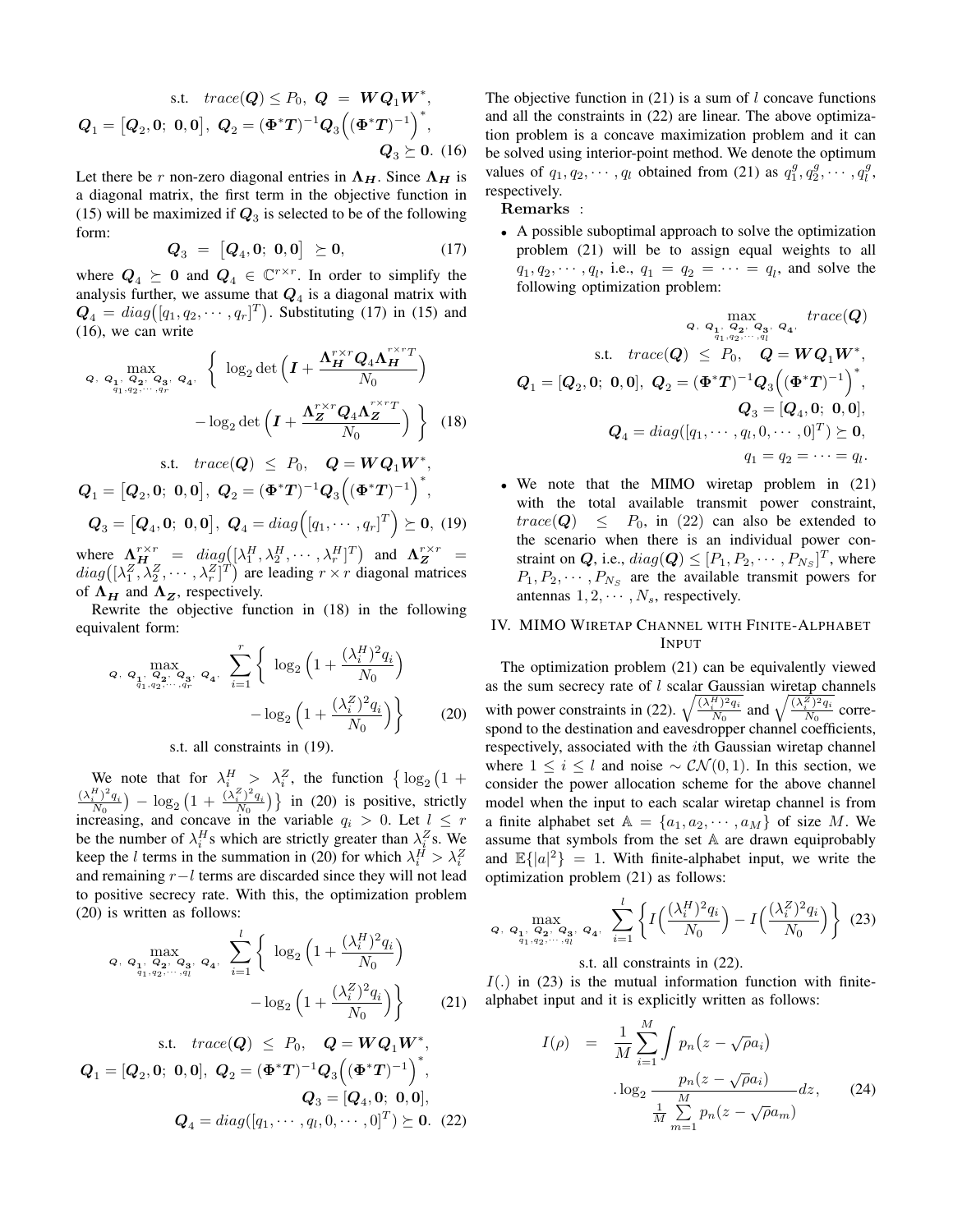where  $p_n(\theta) = \frac{1}{\pi} e^{-|\theta|^2}$ . Solving the optimization problem (23) for optimum  $q_1, q_2, \cdots, q_l$  is hard. A suboptimal approach to find the secrecy rate with finite-alphabet input will be to use  $q_1^g, q_2^g, \cdots, q_l^g$  directly in (23) obtained from (21) with Gaussian input. This suboptimal approach to find the secrecy rate with finite-alphabet input could be adverse and it could lead to reduced secrecy rate without transmit power control. In the Appendix, we show that the secrecy rate with finitealphabet input for a Gaussian wiretap channel is a unimodal function in transmit power, i.e., there exists a unique transmit power at which the secrecy rate attains its maximum value.

Let  $q_1^{ul}, q_2^{ul}, \cdots, q_l^{ul}$  be the upper limit for  $q_1, q_2, \cdots, q_l$ obtained using the method proposed in the Appendix. Using these upper limits  $q_1^{ul}, q_2^{ul}, \cdots, q_l^{ul}$ , we rewrite the optimization problem (21) as follows:

$$
Q, \ Q_{1}, \ Q_{2}, \ Q_{3}, \ Q_{4}, \ \sum_{i=1}^{l} \left\{ \log_{2} \left( 1 + \frac{(\lambda_{i}^{H})^{2} q_{i}}{N_{0}} \right) - \log_{2} \left( 1 + \frac{(\lambda_{i}^{Z})^{2} q_{i}}{N_{0}} \right) \right\}
$$
(25)

s.t. 
$$
trace(Q) \le P_0
$$
,  $Q = WQ_1W^*$ ,  
\n $Q_1 = [Q_2, 0; 0, 0], Q_2 = (\Phi^*T)^{-1}Q_3((\Phi^*T)^{-1})^*$ ,  
\n $Q_3 = [Q_4, 0; 0, 0],$   
\n $Q_4 = diag([q_1, q_2, \dots, q_l, 0, \dots, 0]^T) \ge 0,$   
\n $[q_1, q_2, \dots, q_l]^T \le [q_1^{ul}, q_2^{ul}, \dots, q_l^{ul}]^T.$  (26)

We denote the optimum solution of (25) as  $q_1^f, q_2^f, \cdots, q_l^f$ . If  $q_1^f, q_2^f, \dots, q_l^f$  are used in (23) to compute the secrecy rate with finite-alphabet input, it will not lead to reduced secrecy rate due to the presence of additional constraint  $[q_1, q_2, \cdots, q_l]^T \leq [q_1^{ul}, q_2^{ul}, \cdots, q_l^{ul}]^T$  in (26). We will see this in the numerical results presented in the next section.

#### V. RESULTS AND DISCUSSIONS

We computed the secrecy rate for MIMO wiretap channel with  $N_S = N_D = N_{E_i} = 3$  (i.e., source, destination and eavesdroppers have 3 antennas each) by simulations. We take  $N_0 = 1, \sigma_{E_{j_0}} = 0.5$ , and

$$
\boldsymbol{H} = \left[\begin{array}{c} 0.0799 - 0.1191i,~1.9709 + 0.2753i,~-0.8066 + 0.8648i\\ 0.3111 - 0.1545i,~ -0.8250 + 0.5312i,~-0.7731 - 0.9074i\\ 0.0719 + 0.3828i,~ -1.3112 + 1.2574i,~ -0.3066 - 1.6468i \end{array}\right]
$$

.

We computed the secrecy rate for three different cases:

- <sup>∙</sup> *Case 1:* The secrecy rate is computed with Gaussian input.
- <sup>∙</sup> *Case 2:* The secrecy rate is computed with binary alphabet (BPSK) input but with no power control, i.e., the solution obtained directly from (21) is used to compute the finite-alphabet secrecy rate in (23).
- <sup>∙</sup> *Case 3:* The secrecy rate is computed with binary alphabet (BPSK) input but with power control, i.e., the solution obtained from (25) is used to compute the finite-alphabet secrecy rate in (23).



Fig. 2. Secrecy rate vs total power in MIMO wiretap channel with known destination CSI and unknown (statistical) eavesdroppers CSI.  $N_S = N_D$  =  $N_{E_j} = 3, N_0 = 1, \sigma_{E_{j_0}} = 0.5.$ 

The computed secrecy rate results for the above three cases are shown in Fig. 2. From Fig. 2, it can be seen that, as expected, the secrecy rate for MIMO wiretap channel with Gaussian alphabet input (*Case 1*) increases with increase in  $P_0$ . The secrecy rate with BPSK input but with no power control (*Case 2*) first increases with increase in  $P_0$  and then decreases to zero at high transmit powers. This is due to the fact that at high transmit powers with finite-alphabet input, the information rate at the eavesdroppers equals the information rate at the destination which causes the secrecy rate go to zero. However, when the power allocation scheme proposed in Section IV is used, the MIMO wiretap secrecy rate with BPSK input (*Case 3*) does not go to zero at high transmit powers (as was observed in Case 2). Instead, the secrecy rate increases with increasing transmit power and remains flat at some non-zero secrecy rate at high transmit powers. This is because of the presence of the additional power constraint  $[q_1, q_2, \cdots, q_l]^T \leq [q_1^{ul}, q_2^{ul}, \cdots, q_l^{ul}]^T$ , in (26).

## VI. CONCLUSIONS

We studied the problem of power allocation for secrecy in MIMO wiretap channel with finite-alphabet input. Our work differed from past works in the following aspects: we assumed that only the statistical knowledge of the eavesdropper CSI is known, and we considered multiple eavesdroppers. To study the problem, we first considered the MIMO wiretap channel with Gaussian input, where we transformed the secrecy rate max-min optimization problem to a concave maximization problem which maximized the sum secrecy rate of  $l$  scalar wiretap channels subject to linear constraints on the transmit covariance matrix. When the transmit covariance matrix obtained in the Gaussian input setting is used in the finitealphabet input setting, the secrecy rate decreased for increasing transmit powers leading to zero secrecy rate at high transmit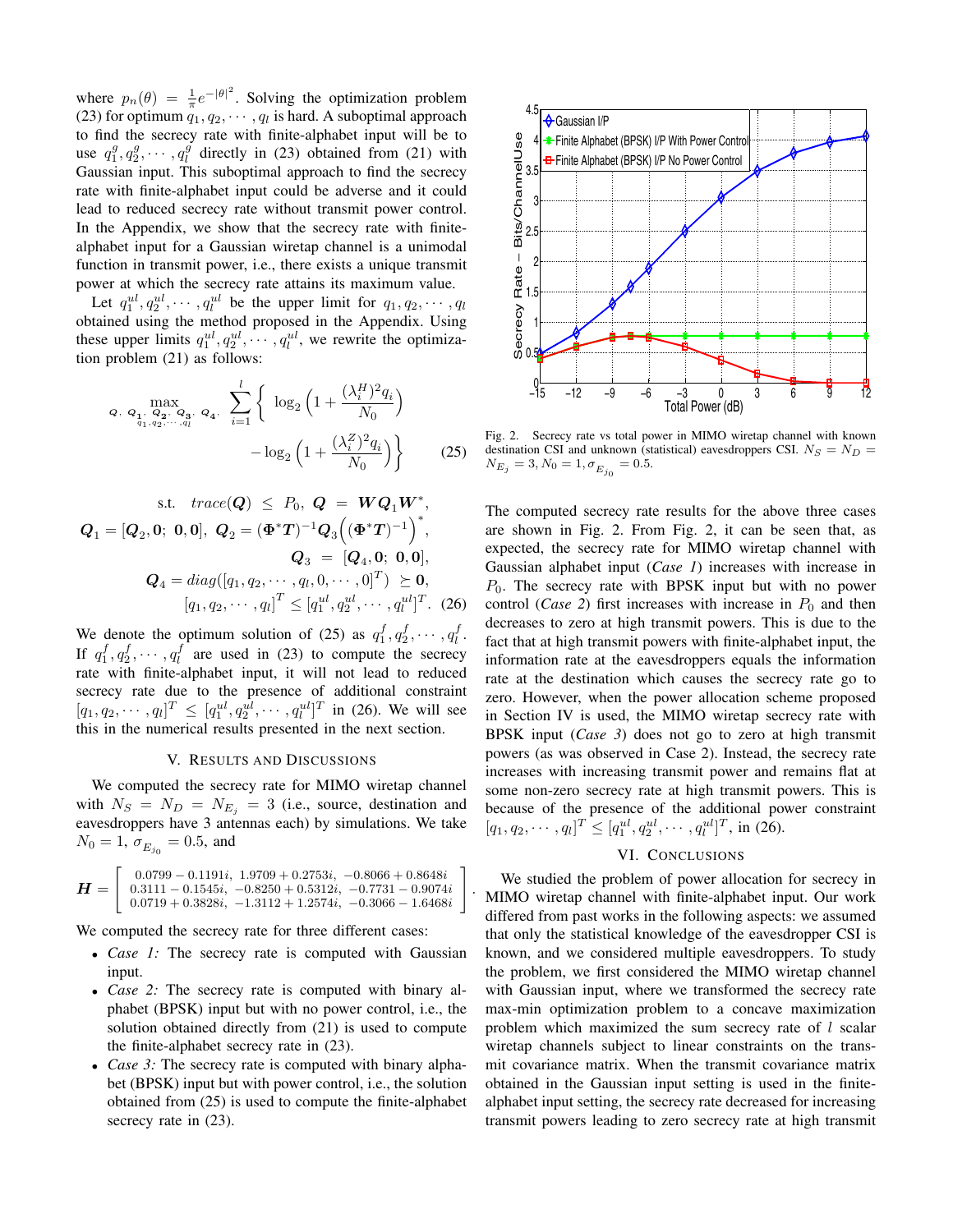powers. To alleviate this secrecy rate loss, we proposed a power allocation scheme using an additional power constraint in the problem. The proposed power allocation scheme was shown to alleviate the secrecy rate loss problem and achieve flat non-zero secrecy rate at high transmit powers.

### APPENDIX

In this appendix, we show that the secrecy rate with finitealphabet input for a Gaussian wiretap channel is a unimodal function in transmit power, i.e., there exists a unique transmit power at which secrecy rate attains its maximum value. Let  $y_D$  and  $y_E$  be the received signals at the destination and eavesdropper, respectively, in a Gaussian wiretap channel, i.e.,

$$
y_D = \sqrt{P}hx + \eta_D \tag{27}
$$

$$
y_E = \sqrt{P}zx + \eta_E,\tag{28}
$$

where  $h$  and  $z$  are known channel coefficients for the destination and eavesdropper channels, respectively,  $x$  is the transmitted source symbol from a finite-alphabet set A as described in Section IV with  $\mathbb{E}\{|x|^2\} = 1$ , P is the power transmitted by the source, and  $\eta_D$  and  $\eta_E$  are the independent additive noise terms at the destination and eavesdropper  $\sim \mathcal{CN}(0, 1)$ .

Using (27), the information rate at the destination,  $R_D^f$ , with finite-alphabet input is

$$
R_D^f = I(|h|^2 P). \tag{29}
$$

Similarly, using (28), the information rate at the eavesdropper,  $R_E^f$ , with finite-alphabet input is

$$
R_E^f = I(|z|^2 P). \tag{30}
$$

 $I(.)$  in (29) and (30) is the mutual information function as defined in (24). The secrecy rate,  $R_s^f$ , with finite-alphabet input for the Gaussian wiretap channel is obtained as

$$
R_s^f = R_D^f - R_E^f = I(|h|^2 P) - I(|z|^2 P). \tag{31}
$$

With  $P > 0$ ,  $R_s^f$  in (31) will be positive only when  $|h| > |z|$ . Therefore, w.l.o.g. we assume that  $|h| > |z|$ . Using Theorem 1 in [15] to find the derivatives of  $R_D^f$  and  $R_E^f$  w. r. t. P, respectively, we get

$$
\frac{dR_D^f}{dP} = |h|^2 \text{MMSE}\left(|h|^2 P\right) \log_2 e \tag{32}
$$

$$
\frac{dR_E^f}{dP} = |z|^2 \text{MMSE}\left(|z|^2 P\right) \log_2 e. \tag{33}
$$

Using (32) and (33), taking the derivative of  $R_s^f$  w.r.t. P and equating it to zero, we get

$$
\frac{dR_s^f}{dP} = \left( |h|^2 \text{MMSE}\left(|h|^2 P\right) - |z|^2 \text{MMSE}\left(|z|^2 P\right) \right) \log_2 e
$$
  
= 0. (34)

We intend to seek the solution,  $P = P_{opt}$ , of (34). We show that, with finite alphabet, this solution is unique and secrecy rate,  $R_s^f$ , attains it's maximum value at  $P = P_{opt}$ .

For various  $M$ -ary alphabets, it is shown in [15,16] that 1) MMSE is a positive, strictly monotonic decreasing function in



Fig. 3. Various MMSE  $\beta$  vs  $\alpha$  curves with  $|h|^2 = 2.0$  and  $|z|^2 = 0.5$ .

SNR and in the limit approaches zero as SNR tends to infinity, and 2) at high SNRs, MMSE decreases exponentially (Theorems 3 and 4 in [15]). Since MMSE is a strictly monotonic decreasing function, it's inverse, MMSE−<sup>1</sup>, exists. Define

$$
\alpha = \text{MMSE}(|h|^2 P) \implies P = \frac{1}{|h|^2} \text{MMSE}^{-1}(\alpha), \quad (35)
$$

and 
$$
\beta = \text{MMSE}(|z|^2 P)
$$
. (36)

Using (35), we rewrite (36) in terms of  $\alpha$  as

$$
\beta = \text{MMSE}(|z|^2 P) = \text{MMSE}\Big(\frac{|z|^2}{|h|^2} \text{MMSE}^{-1}(\alpha)\Big). \tag{37}
$$

It can be easily shown that  $\beta$  is a strictly monotonic increasing function in  $\alpha$ . We plot  $\beta$  as a function of  $\alpha$  for three different MMSE functions and two straight lines in Fig. 3. Point  $(\alpha, \beta)$  =  $(0, 0) \equiv O$  in the plot corresponds to  $P \to \infty$ . Similarly, point  $(\alpha, \beta) = (1, 1)$  corresponds to  $P = 0$ .

1) **Gaussian MMSE Function:** We take MMSE( $|h|^2 P$ ) =  $\frac{1}{(1+|h|^2 P)} = \alpha$  and MMSE( $|z|^2 P$ ) =  $\frac{1}{(1+|z|^2 P)} = \beta$ . With this choice of MMSE functions,  $\beta = \frac{1}{\left(1 + \frac{|z|^2}{|h|^2}(\frac{1}{\alpha} - 1)\right)}$ . The slope of this curve at the origin,  $(0, 0)$ , is

$$
\frac{d\beta}{d\alpha} \text{ at } (\alpha = 0) = \frac{\frac{d\beta}{dP}}{\frac{d\alpha}{dP}} \text{ as } (P \to \infty) = \frac{|h|^2}{|z|^2}.
$$

This implies that  $\beta = \left(\frac{|h|^2}{|x|^2}\right)$  $\frac{|h|^{-}}{|z|^2}$ ) $\alpha$  is tangent to the Gaussian MMSE  $\beta$  vs  $\alpha$  curve at the origin  $(0, 0)$ .

2) **Exponential MMSE Function:** We take  $\text{MMSE}(|h|^2 P) = \exp^{-(|h|^2 P)} = \alpha$ , and  $\text{MMSE}(|z|^2 P) =$  $\exp^{-(|z|^2 P)}$  =  $\beta$ . With this choice of MMSE functions,  $\beta = \alpha^{(\frac{|z|^2}{|h|^2})}$ . The  $\beta$  axis, i.e.,  $\alpha = 0$ , is tangent to the exponential MMSE  $\beta$  vs  $\alpha$  curve at the origin  $(0, 0)$ .

3) M-ary MMSE Functions: At high SNRs, MMSE for Mary alphabets decreases exponentially (Theorems 3 and 4 in